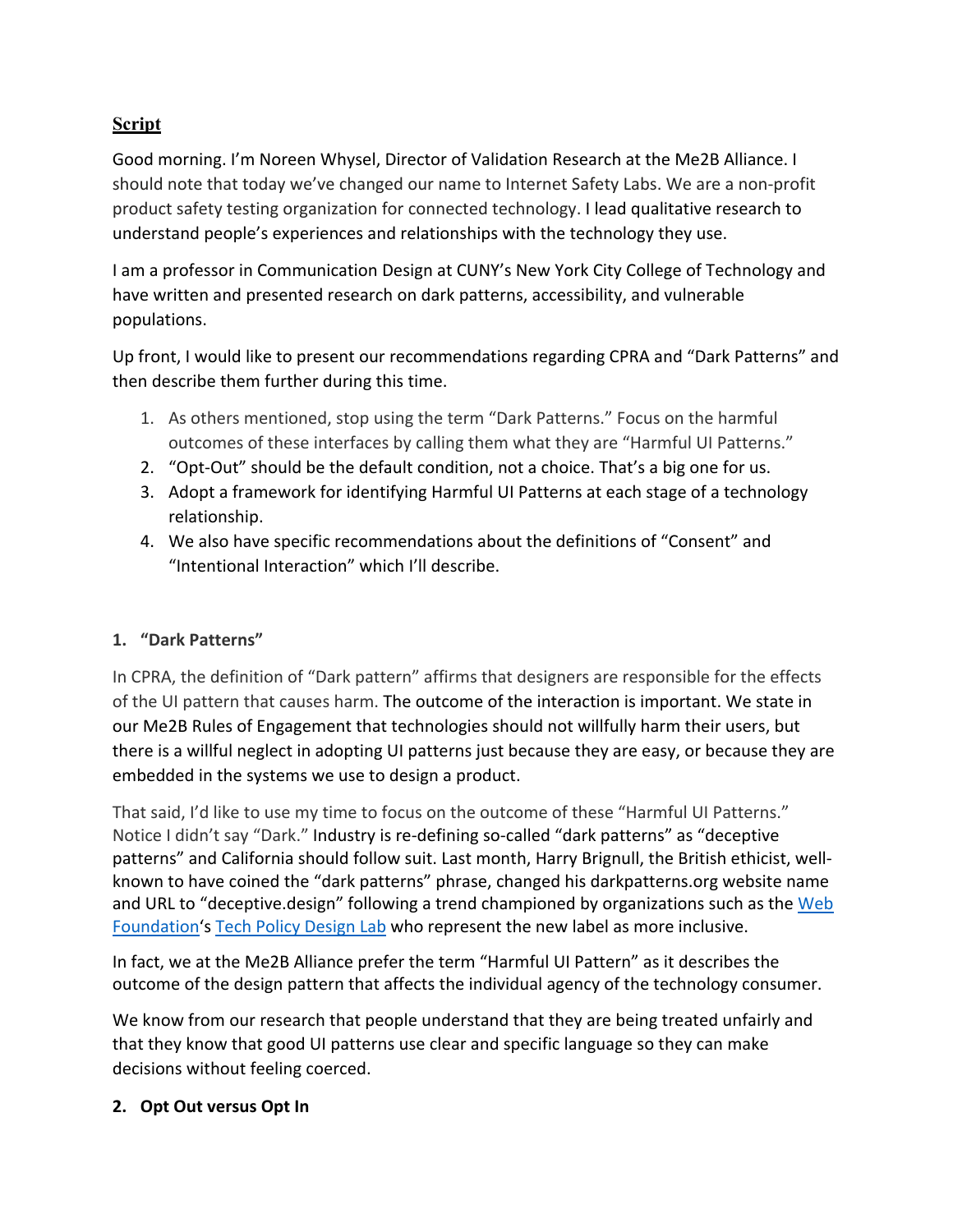The reliance on "Opt-Out" from data sharing as a choice requires a user action to be effected. This opens the door to harmful UI patterns. We support the practice of easy to use, Opt-In methods with Opt-Out set as the default.

Requiring people to Opt Out is one of the Harmful UI Patterns frequently cited in literature, in Harry Brignull 's research, and is further defined in a "dark pattern" taxonomy developed by Purdue University's User Experience Pedagogy and Practice Lab (UXP2) (funded by National Science Foundation Grant #1657310). According to Purdue, "the use of checkboxes to opt out rather than opt in...." is listed and categorized as "Interface Interference."

Requiring Opt Out, whether paired with confusing wording or not, creates an asymmetrical power dynamic leading to harmful levels of data sharing and surveillance tracking and to a disruption of agency in people who use connected technology. It does not promote the safety and wellbeing of people and is not harmonized with global norms.

In addition, we should not assume people know that they need to Opt Out. Instead, allow people the agency to decide whether to Opt In.

- **3. A Framework for Identifying Harmful UI Patterns**
	- We recommend that the regulation include or reference additional examples of Harmful UI Patterns, and identify a framework for when they are likely to occur

A framework for identifying Harmful UI Patterns would be helpful, especially given that many potentially Harmful UI Patterns have yet to be designed. It would help designers to understand when they occur and what harms they cause.

Harmful UI Patterns exist along the spectrum of the entire technology relationship, beginning before an account or other user relationship is established until well after it's terminated. I emphasize this because people don't always know that these UI patterns can exist before the traditional onboarding stages or after account termination.

To provide clarity, the Me2B Alliance has identified what we call a Me2B Relationship Lifecycle, or transactional stages that occur during technology use over time where consent to various actions occur. These commitments map to the stages of social interactions as defined by George Levenger: Acquaintance, Buildup, Marriage, Deterioration and Termination.

In each of these stages, there is a potential for introducing Harmful UI Patterns and negative UX Outcomes, such as:

• In the initial acquaintance stage, harmful patterns might include making it difficult to view content without creating an account, sharing personal contacts, or entering a credit card number.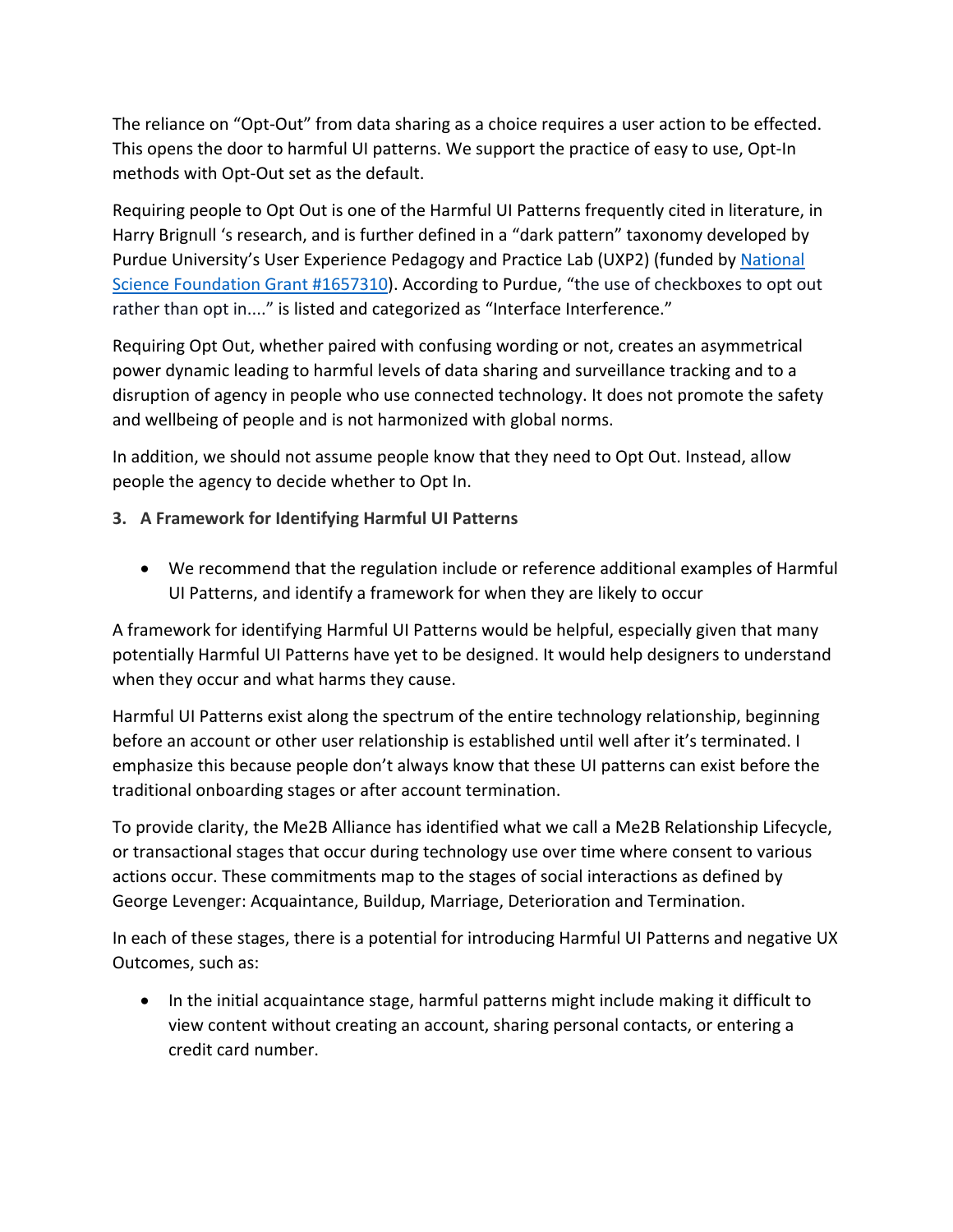- In the buildup or onboarding stage: requiring access to contacts or location information when signing up for newsletters, notifications, or loyalty programs when use of these data aren't necessary or legitimate.
- Long, convoluted, and Nagging processes for closing an account or reducing any other levels of commitment.
- And requiring Opt Out or requiring people to deselect Opt In at any stage.

The establishment of each commitment may not be obvious to users. But in what we call the Invisible Parallel Dataverse data is collected and shared with third parties and the temptation to use deceptive or harmful UI patterns to accelerate data collection at each commitment stage is a risk. These patterns are frustrating and can encourage people to simply stop using the service without closing an account, which preserves data sharing settings in perpetuity, another example of the unequal power dynamic between technology and user.

#### **4. Definitions of "Consent" and "Intentional Interaction":**

The "Consent" definition should use "harmful UI pattern" instead of "dark pattern."

And in the "Intentional Interaction" definition, note that opening a website does not necessarily mean there is an intention as so many harmful UI patterns are designed to get you to load something on your device that you didn't intend. We've all done this. We would recommend adding a statement to the "Intentional Interaction" definition, similar to the one in the "Consent" definition that says: "*Likewise, user behaviors that occur through use of Harmful UI Patterns do not constitute an intent to interact."*

And in the subsection on privacy policies, where it mentions avoiding technical and legal jargon, it should note the reason for this is that complex language is a harmful UI pattern. We would go further to describe tests for readability and understandability, as defined by W3C WCAG 2.1 and described in our recently released Me2B Safe Specification, which includes readability and understandability tests based on standards for reading levels and cognitive ability.

#### **In sum:**

The regulation's definition of exactly what UX Designs will constitute a harmful UI pattern remains unclear and requires specific guidelines. It starts with using language that aligns with global norms: Harmful patterns, not "dark patterns" and ensuring that the user experience outcome is the focus. Providing examples of Harmful UI Patterns that are typical at each commitment stage of a technology relationship, would be helpful in defining when a pattern is harmful. Our Me2B Safe Specification could be helpful as it describes each technology commitment in detail and provides UI tests for violations of rules around clear notice, accessible language, and the minimization of data collection.

#### **Thank you**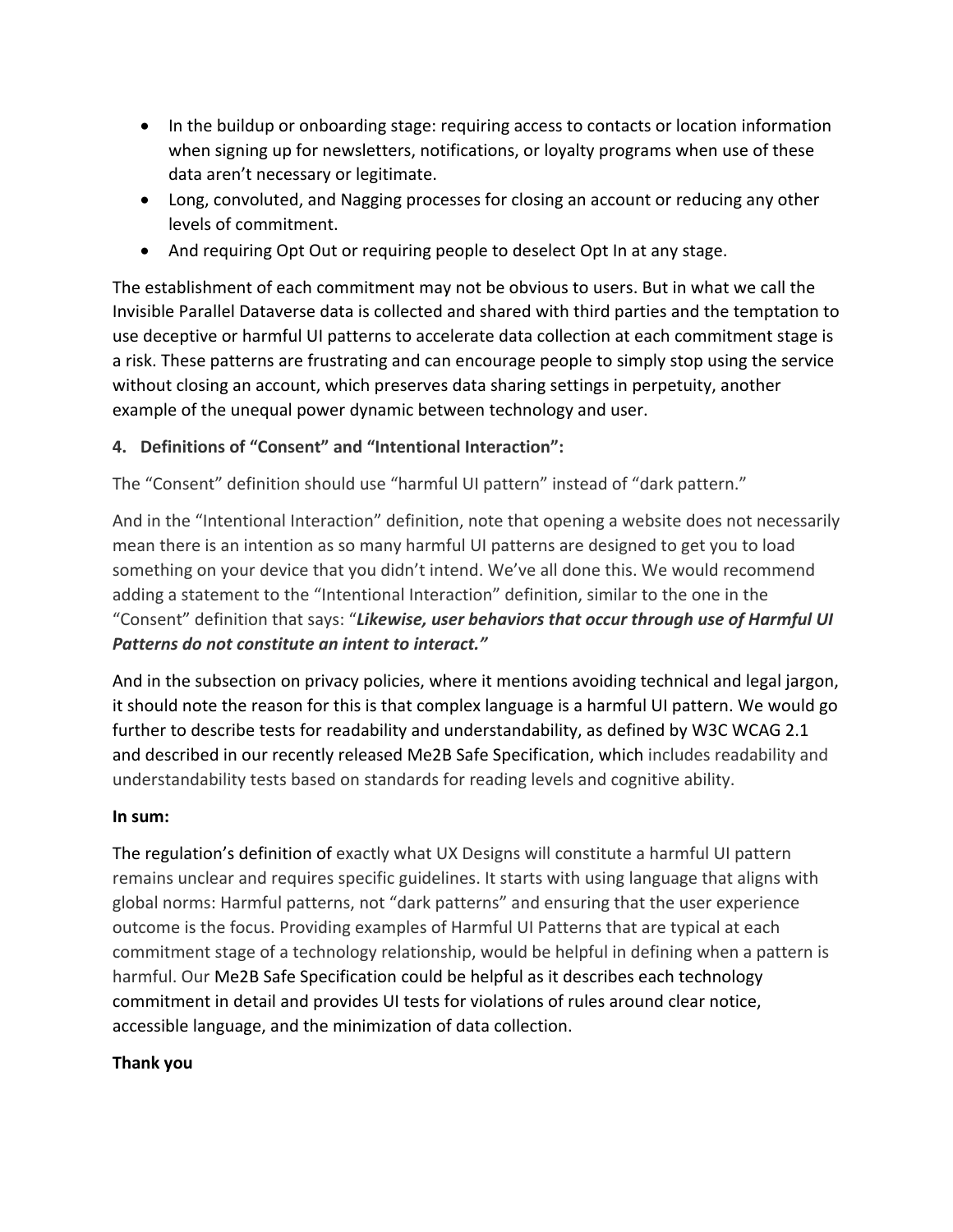Thank you for the opportunity to share our thoughts about what we should be calling "harmful UI patterns." It has been an honor to participate in this important legislation.

End Script

# **OLD Script**

Good Morning. My name is Noreen Whysel and I am the Director of Validation Research at the Me2B Alliance. I should note that we've changed our name to Internet Safety Labs. We are a non-profit product safety testing organization for connected technology. I lead qualitative research to understand people's experiences and relationships with the technology they use. Our research informs and validates requirements for safe and respectful technology behaviors that are outlined in the recently published Me2B Safe Specification.

In addition to my work at the Me2B Alliance, I am an adjunct lecturer in UX and Communication Design at CUNY's New York City College of Technology and have published research and presented at industry conferences on dark patterns, accessibility and vulnerable populations. I participate as a UX and accessibility expert in working groups for the Kantara Initiative and the W3C.

What follows are our comments and recommendations regarding CPRA and "Dark Patterns".

In CPRA, the definition of "Dark pattern" affirms that designers are responsible for the effects of the UI pattern that causes harms, which is something that many UX designers recognize as a core responsibility. The user experience outcome is important in determining whether there is harm. While we state in our Me2B Rules of Engagement that technologies should not willfully harm its users, there is a kind of willful neglect in adopting UI patterns just because they are easy, or because they are embedded in the system we use to design a product.

That said, I'd like to use my time to focus on harms as an outcome of Dark Patterns.

As an illustration of the effects of these harms, I thought I'd start with some quotations from recent research about how people view their relationship with technology. Our research participants described technology behaviors that coerce and manipulate them. They describe these behaviors as "Creepy" and feel powerless to regain any sense of control. One said, and I quote:

"I always just considered it a given that companies [are] sucking up my information no matter what. And that's why I have to agree to those terms and conditions or the privacy policy."

And when this happens? She says:

"[T]he damage is done. They already violated my privacy … My data is already out there. So, what good would what I do now matter?"

She even offered a solution: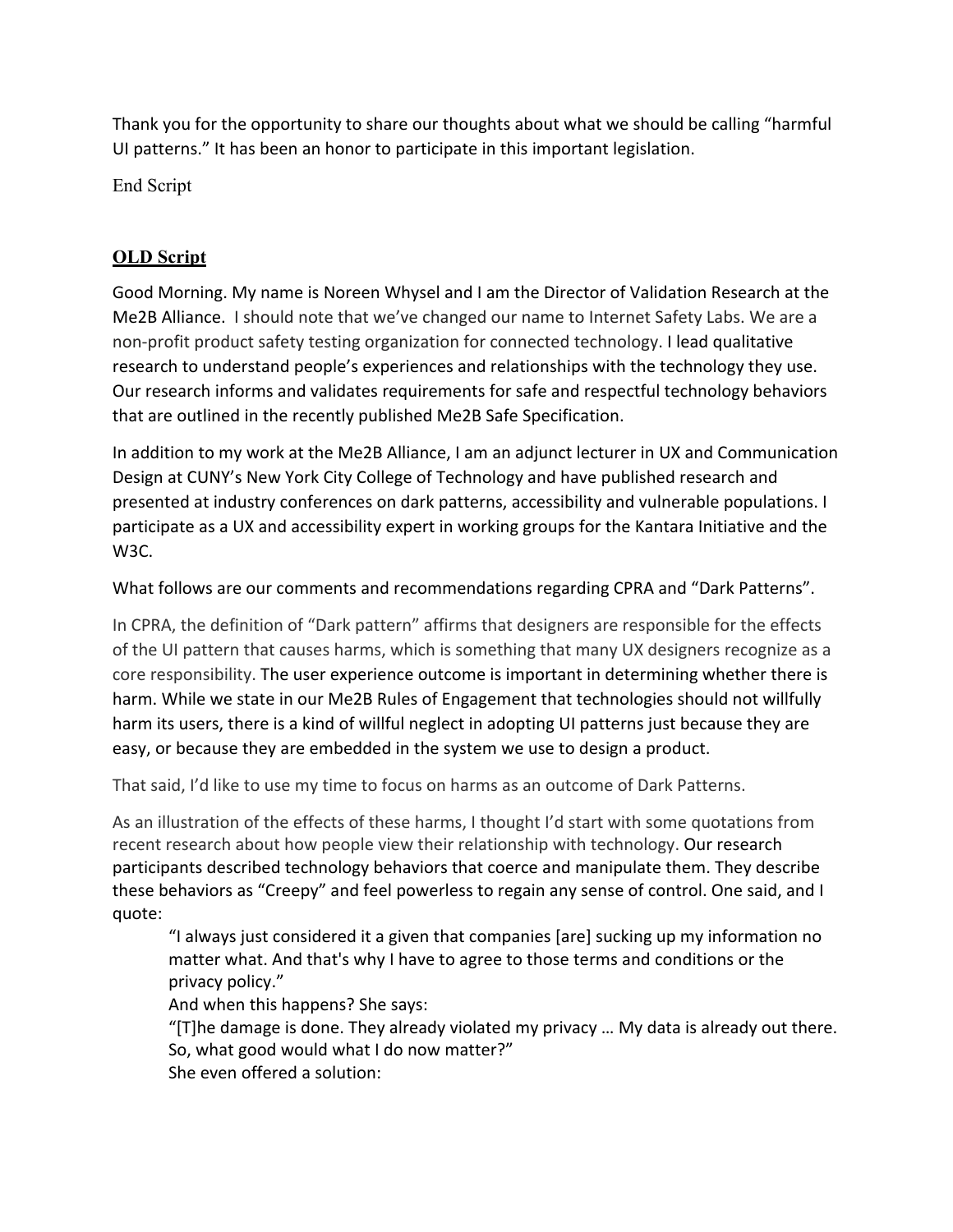"Maybe [companies] should have a requirement that they write the terms and conditions in understandable, specific language. You know, like, 'we will not share?'" She suggested, "They [should] say in the terms and conditions - real succinctly - What they're doing. [What they are] [p]laying at. You know, rather than make it so long and complicated. Nobody reads it, you know."

CPRA appears to agree. In **§ 999.308 on Privacy Policy,** it states "the privacy policy shall be designed and presented in a way that is *easy to read* and *understandable* to consumers. I'd go further to describe tests for readability and understandability, as defined by W3C WCAG 2.1 and described in our recently released Me2B Safe Specification. This section should also state that a reason to avoid technical and legal jargon is that this language can be used as cover for Harmful UI Patterns.

You may notice that I didn't say "Dark Patterns." Industry is re-defining so-called "dark patterns" as "deceptive patterns." Harry Brignull, the British ethicist, well-known to have coined the "dark patterns" phrase, hosts a website at darkpatterns.org. Just this April, he changed his website name and URL to "deceptive.design" following a trend championed by organizations such as the Web Foundation's Tech Policy Design Lab , which moves away from labeling harmful UI patterns as "dark" toward refering them as "deceptive patterns."

The "deceptive patterns" label is less harmful and more inclusive. In fact, we at the Me2B Alliance prefer the term "Harmful UI Pattern" as it describes the outcome of the design pattern that affects the individual agency of the technology consumer. "Deceptive" or "Harmful" patterns hurt people. They cause emotional pain and psychological harm, in addition to the negative social and financial outcomes of surveillance, unwanted data sharing, and fraud that can be disguised as "user choice."

This leads to another issue with the legislation: In **§ 999.315. Requests to Opt-Out. (h) 1-5.**  The reliance on "Opt-Out" from data sharing as a choice requires a user action to be effected. Why isn't "Opt-Out" the default condition? Requiring people to Opt Out is itself a Harmful UI Pattern. It favors the advertising and marketing industry, and does not promote the safety and wellbeing of people and isn't harmonized with global norms. Instead, we support the practice of easy to use, Opt-In methods.

Requiring users to opt out of data sharing is one of the Harmful UI Patterns frequently cited in literature, in Harry Brignull 's research, and is further defined in a "dark pattern" taxonomy developed by Purdue University (funded by National Science Foundation Grant #1657310). According to Purdue's User Experience Pedagogy and Practice Lab (UXP2), requiring a check box is listed and categorized as "Interface Interference" and states that "One common example of this tactic is the use of checkboxes to opt out rather than opt in...."

It is well documented, and as noted in the quote previously, well understood, that people rarely read terms of use, and that these documents lock people into an asymmetrical power dynamic leading to harmful levels of data sharing and surveillance tracking. Requiring Opt Out, whether paired with confusing wording or not, leads to a disruption of agency in people who use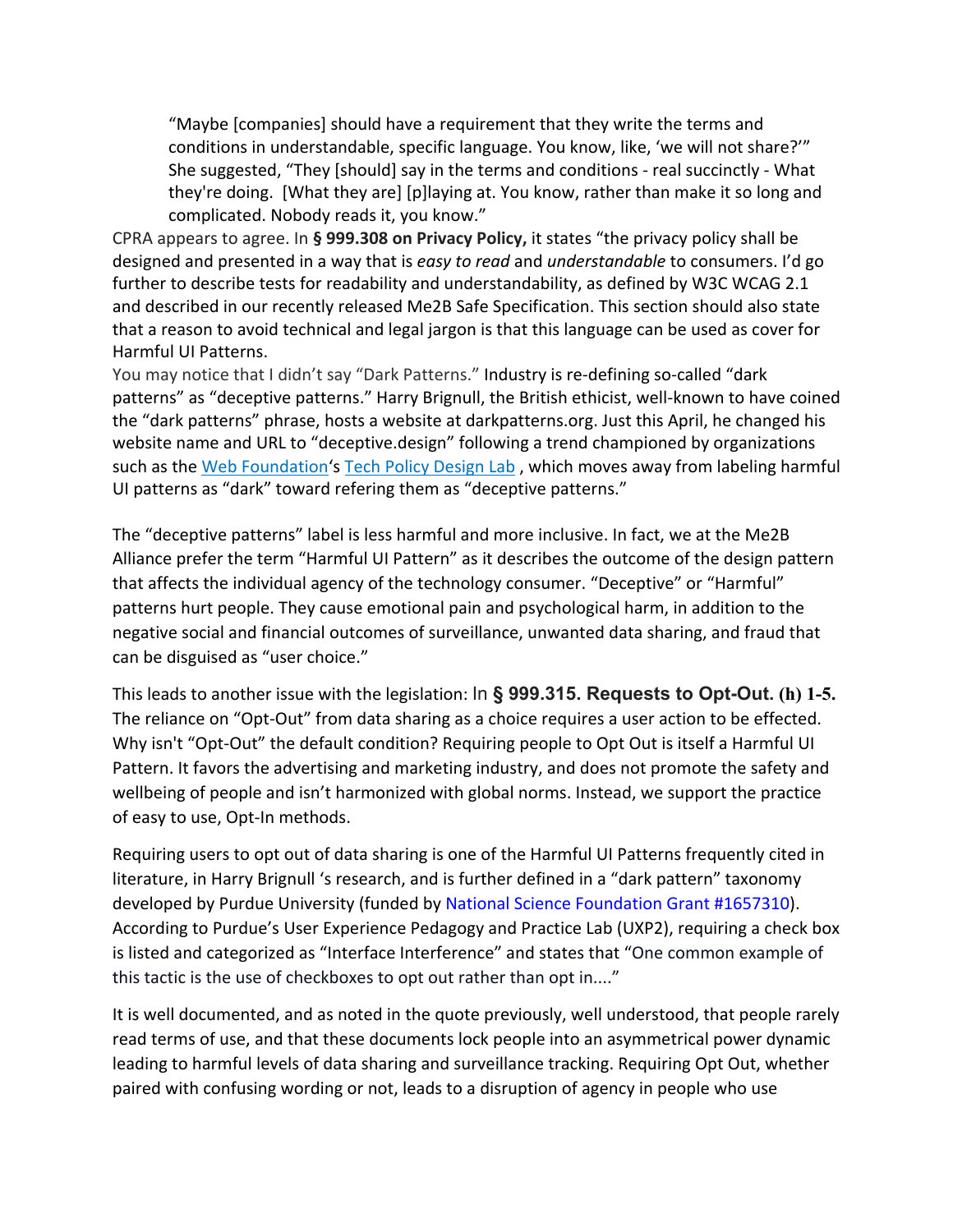connected technology, because they may not know what they opted into or even that they opted into something in the first place. As I've noted respectful default is Opt Out. Data sharing and surveillance tracking should never be the default state. We should not assume people know that they need to Opt Out. Instead, allow people the agency to decide whether to Opt In.

Another example of harmful patterns in the regulation is in the definition of "Intentional Interaction." The definition provides examples of interactions that may or may not trigger consent. It does not mention "dark patterns" but appears to suggest that certain user actions cannot be interpreted as consent, such as hovering, clicking or scrolling. We agree. We would also point out that the act of launching a web site should not be considered an intention to interact, as the definition seems to suggest it is. People accidentally open websites all the time whether by harmful UI patterns or by mistake. Consider including a statement in the Intentional Interaction definition like the one in the "Consent" definition: "*Likewise, user behaviors that occur through use of (I would say) Harmful UI Patterns do not constitute an intent to interact."* Also, the "Consent" definition should use "harmful UI pattern" instead of "dark pattern."

The regulation should include or reference additional examples of Harmful UI Patterns, understanding that many potentially Harmful UI Patterns have yet to be designed. Harmful UI Patterns exist along the spectrum of the entire technology relationship, beginning before an account or other user relationship is established until well after it's terminated (if it's terminated). I emphasize this because people don't always know that these UI patterns can exist before the traditional onboarding stages or after account termination.

To provide clarity, the Me2B Alliance has identified what we describe as commitments, or transactional stages that occur during technology use over time, they map to the stages of social interactions as defined by George Levenger: Acquaintance, Buildup, Marriage, Deterioration and Termination. Many interactions or transactions can happen at each stage. In the onboarding phase from Acquaintance to Marriage phases, you visit a website, permit location tracking, sign up for a newsletter or phone notifications, create a user account, join a loyalty program, share content with a friend. In Deterioriation, perhaps you begin to turn off permissions, unsubscribe from newsletters, and in Termination, you may close your account or simply stop visiting.

In each of these stages, there is a potential for introducing Harmful UI Patterns and negative UX Outcomes, such as:

- Making it difficult to view content without creating an account, sharing personal contacts, or entering a credit card number.
- Requiring Opt Out or requiring people to deselect Opt In when signing up for a newsletter.
- Long, convoluted, and Nagging processes for closing an account or reducing any other levels of commitment. These in particular can encourage people to simply stop using the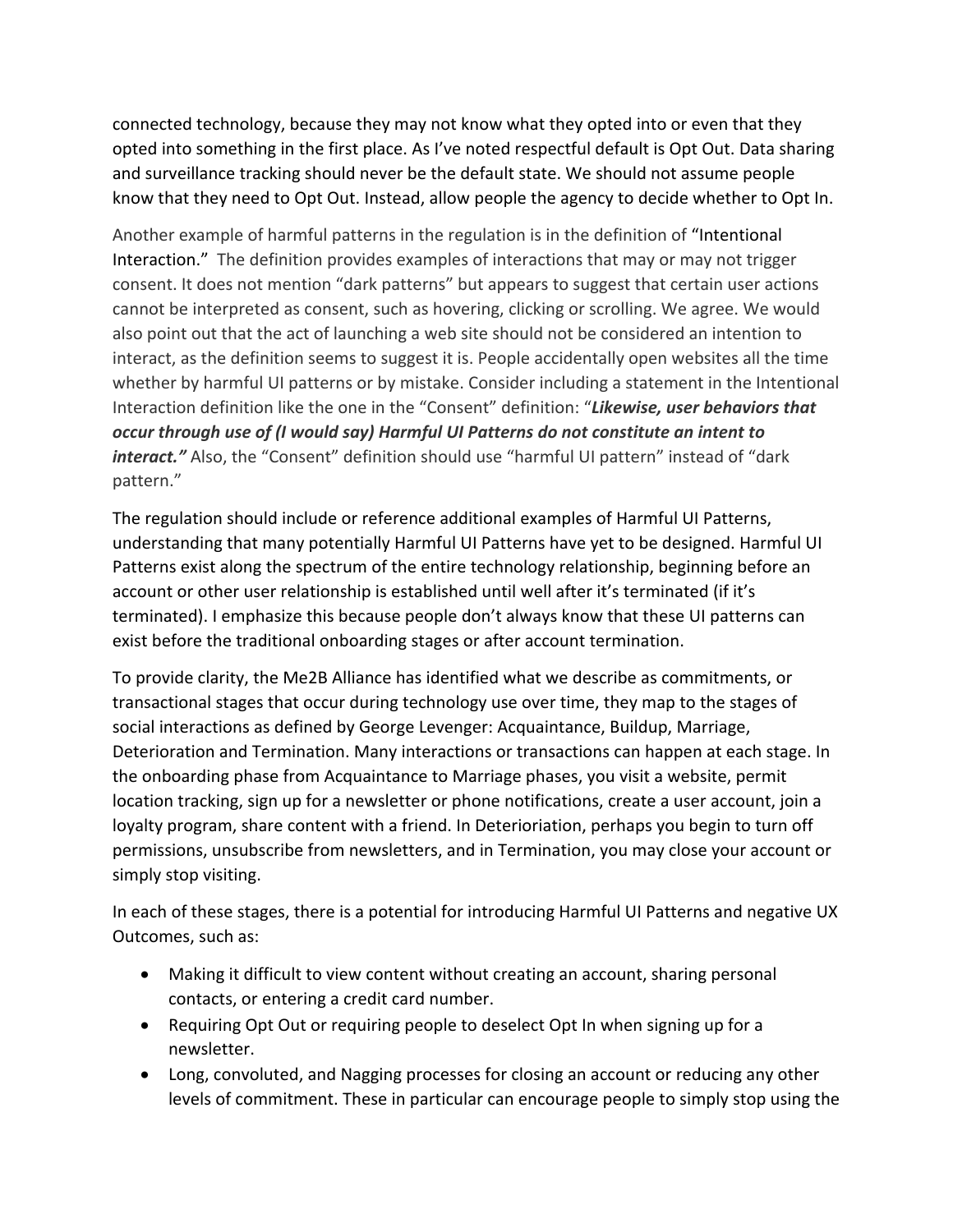service without closing an account, thus preserving data sharing settings in perpetuity, which may be a revenue goal for the technology and its data sharing partners. Another example of the unequal power dynamic between technology and user.

The establishment of each commitment may not be obvious to users. But in what we call the Invisible Parallel Dataverse data is collected and shared with third parties and the temptation to use deceptive or harmful UI patterns to accelerate data collection at each commitment stage is a risk.

### In sum:

The regulation's definition of exactly what UX Designs will constitute a dark or harmful UI pattern remains unclear and requires specific guidelines. Providing examples of Harmful UI Patterns that are typical at each commitment stage of a technology relationship, would be helpful in defining when a pattern is harmful. Our Me2B Safe Specification describes each technology commitment in detail and provides UI tests for violations of rules around clear notice, accessible language, and the minimization of data collection.

Thank you for the opportunity to share our thoughts about "dark patterns". It has been an honor to participate in this important legislation.

## End Script

Summary of recommendations:

- Change the "Dark Patterns" to terminology that aligns with industry trends toward more inclusive language. We prefer "Harmful UI Patterns" as it focuses on the UX Outcome. "Deceptive Pattern" or "Deceptive Design" are other phrases that are replacing the phrase "Dark Patterns."
- Change the "Consent" definition to reference "harmful UI patterns" instead of "dark patterns"
- Include a reference to Harmful UI Patterns in the definition of "Intentionally Interacts." since unintentional interactions are often triggered by Harmful UI Patterns. Consider including a statement in the Intentional Interaction definition such as the one in the "Consent" definition by appending it with: "*Likewise, user behaviors that occur in response to Harmful UI Patterns do not constitute an intent to interact."*
- We recommend describing potential harmful UI patterns that can occur on each commitment stage of the technology relationship. The Me2B Rules of Engagement described in our Flash Guide 3 is a good resource for understanding when a pattern might be violating the promises of the technology offering.
- In **§ 999.315. Requests to Opt-Out. (h) 1-5.** Opt Out is **not a respectful solution**. We recommend that a respectful default state is one in which no data is collected unless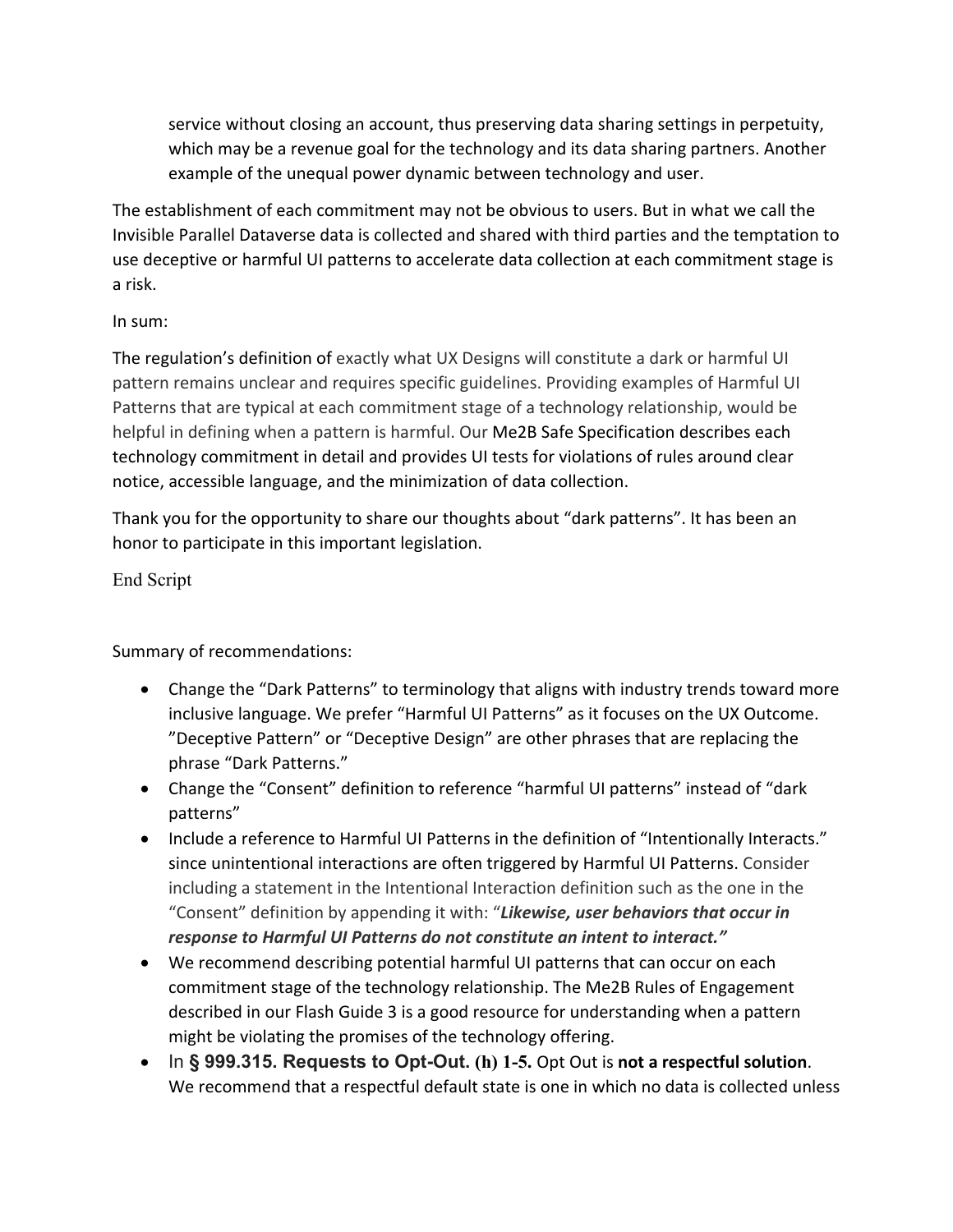and until specifically allowed by the user. In part (h), number (2) of this subsection, the consumer choice should be whether to "Opt In" not to whether to Opt Out. Part (h) number (3) would be unnecessary if "Opt Out" were the default. Part (h) number (5) "Do Not Sell My Personal Information" should also be the default for all California residents. Further, California residents should not need to self-identify, because such selfidentification may require sharing PII. If this means that the company should make "Opt Out" a default for everyone, then so be it.

• In § 999.308. Privacy Policy, Part (a), number 2(a). Where it states "the privacy policy shall be designed and presented in a way that is *easy to read* and *understandable*  to consumers. The policy shall: (a) Use plain, straightforward language and avoid technical or legal jargon.<sup>1</sup> I'd go further to describe tests for readability and understandability, as defined by W3C WCAG 2.1 and described in the Me2B Safe Specification, and also state that a reason to avoid technical and legal jargon is that it can be used as cover for Harmful UI Patterns.

#### **Strategic Overview**

The CPRA expressly states that regulations should be adopted to further the purpose of the law including but not limited to adopting regulations that "*does not make use of any dark patterns*."2 The California Privacy Protection Agency is looking for guidance on Dark Patterns since they have the authority to expand on the current CPRA rules & promulgate new rules to address any issues related to Dark Patterns.

#### *General Ideas for Potential Talking Points*

- Do you have any comments on their current CPRA Rule Language? Should they add/expand on something in their rule language?
	- o Add a line about dark/deceptive patterns to the definition of "Intentionally interacts" as noted below. DONE
	- o Do they only actually bring up Dark Patterns in the consent definition?
	- o Perhaps a suggestion to use "Harmful UI Pattern" or "Deceptive UI Pattern" rather than "dark pattern" to avoid the harmful pattern of equating black/white color with good/bad in legislation, but that horse might already be out of the barn at this point. DONE
		- Or not, looks like Harry Brignull recently changed his darkpatterns.org site to https://deceptive.design and is using the phrase "deceptive patterns".
		- The Web Foundation's Tech Policy Design Lab also uses "deceptive" patterns" instead of "dark patterns" DONE
			- o "A **note on language:** This Tech Policy Design Lab project was originally called "Dark Patterns - Moving Towards Trusted Design'. Though 'Dark Patterns' has been the

<sup>&</sup>lt;sup>1</sup> California Consumer Privacy Act, CAL. CODE REGS. tit. 11, §999.308(2)

<sup>2</sup> California Privacy Rights Act, CAL. CIV. CODE §1798.185(a)(20)(C)(iii)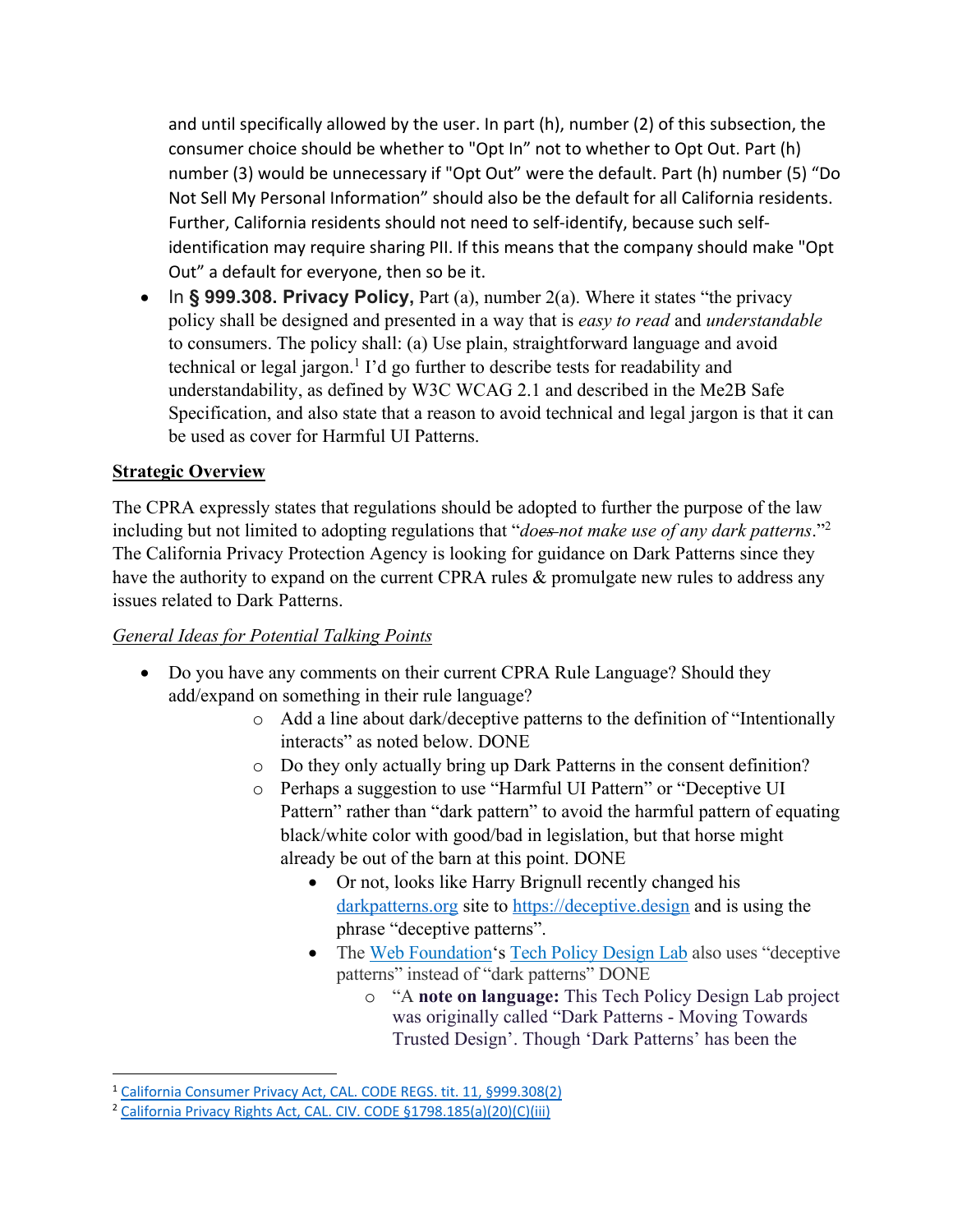prevailing term to describe the problem for several years, this language reinforces the exclusionary framing that "dark" is "bad" and "light" is "good". That's why, after engaging with our community, we have changed the project name to 'Deceptive Design: Moving Towards Trusted Design Patterns'." DONE

- o We can also address the problem of knowing who is a California resident without ingesting PPI about a user. In our audits we've seen Do Not Sell requests and data deletion forms that require the user to attest that they are a California resident by filling out a long form full of personal information. (May be off topic for dark patterns, but does feel a bit intrusive and potentially unnecessary, and we don't know what they do with this newly collected data or whether it is deleted along with the profile data or retained to satisfy some legal requirement to prove they deleted it.) LISA?
- What issues would you like to see them address in their new regulations? How should they approach those issues?
	- o Not requiring Opt Out. Requiring Opt Out is a dark pattern. DONE

*From our Nov 7, 2021 letter to CPPA:*

#### *2. Automated Decisionmaking*

# *. The scope of consumers' opt-out rights with regard to automated decisionmaking, and what processes consumers and businesses should follow to facilitate opt outs.*

We object to the mechanism of "opt-out" as it does not promote the safety and wellbeing of people (and isn't harmonized with global norms). Instead, we support the practice of easy to use, opt-in methods.

Specifically, we advocate for:

- Safe and respectful default settings, proportional to the nature of the automated decisions,

- The elimination of coercive harmful patterns used to manipulate people into vendor-preferred behaviors, and

- [In the absence of respectful defaults] People must be able to reasonably disable "smart" capabilities. For example, Twitter allows the user to change the feed to a chronological-based view, effectively disabling the default "top tweets" feed setting. (Disturbingly, however, the Twitter UX refers to the "top tweets" setting as "Home," which is a dark pattern and disrespectful default). DONE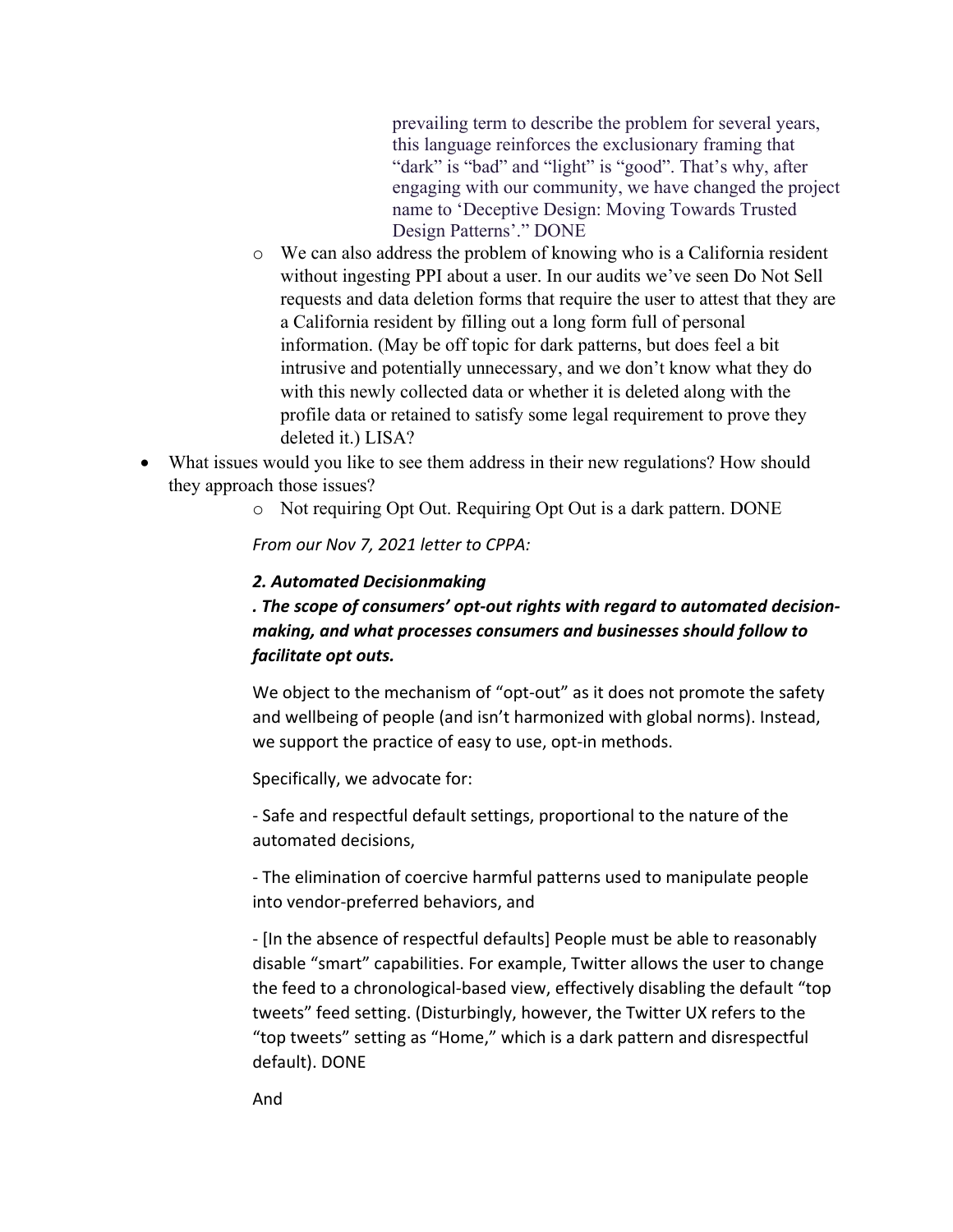*5. Consumers' Rights to Opt-Out of the Selling or Sharing of Their Personal Information and to Limit* 

*the Use and Disclosure of their Sensitive Personal Information. What businesses should do to provide consumers who have previously expressed an opt-out preference via an opt-out preference signal with the opportunity to consent to the sale or sharing of their personal information or the use and disclosure of their sensitive personal information.*

Our primary guidance here is that businesses must not employ manipulative practices in the UX (I.e. dark patterns) in order to get people to opt back into data selling. We have published clear recommendations around how a website or app should behave with respect to online transactions in our "Attributes of Safe and Respectful Me2B Commitments".

Additionally, it's clear that people need software tools to manage their online relationships at scale. A trusted browser can be such an agent to manage permissions and preferences outside of the Me2B Marriage state.

- o Are they still using a toggle switch graphic in their logo? Any UI element that does not look like what it is (a static graphic that looks like a switch) can be interpreted to be a harmful UI pattern) DONE, needs review
- o Avoid the problem GDPR created where the solution introduces more harmful patterns than the original problem. [Not discussing GDPR]
- What research and/or research findings would you like to share with the Agency that can help them get in the right mindset when establishing these new regulations?
	- o Purdue University, UXP2 Lab https://www.nsf.gov/awardsearch/showAward?AWD\_ID=1657310
	- o **Gray, C. M.,** Santos, C., Bielova, N., Toth, M., & Clifford, D. (2021, May). Dark Patterns and the Legal Requirements of Consent Banners: An Interaction Criticism Perspective. In *CHI'21: Proceedings of the 2021 CHI Conference on Human Factors in Computing Systems*. New York, NY: ACM Press. https://doi.org/10.1145/3411764.3445779 [preprint at Arxiv]
	- o **Gray, C. M., Chen, J., Chivukula, S. S., & Qu, L.** (2021). End User Accounts of Dark Patterns as Felt Manipulation. *Proceedings of the ACM: Human-Computer Interaction, 5*(CSCW2), Article 372, 25 pages. https://doi.org/10.1145/3479516
	- o Here's the article I wrote for *Boxes and Arrows*, summarizing my talk on Dark Patterns last year: https://boxesandarrows.com/designing-respectful-tech-what-isyour-relationship-with-technology/ (The video from IAC21 is in our library. It may go behind a paywall at some point but I have the original recording.)
- Exactly what UX Designs will constitute a dark pattern remains unclear.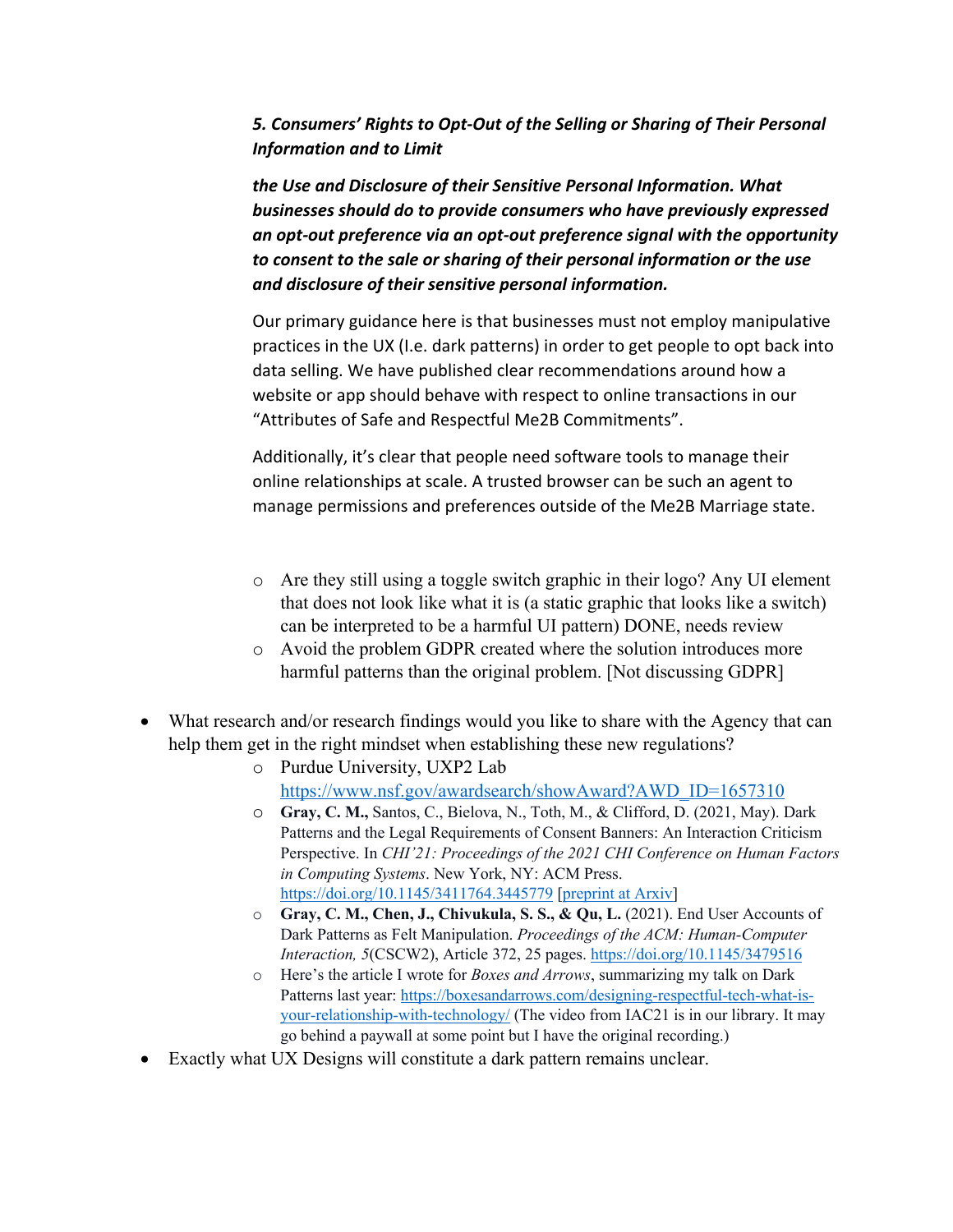- o We can cite our rules of engagement here. Anything that reduces the agency of the user whether directly or through emotional manipulation. DONE
- o We can also point to Harry Brignull and Purdue UXP2's work documenting examples of dark patterns as very clear harmful UI pattern libraries. DONE

## **Current CPRA Rule Language**

"Dark pattern" means a user interface designed or manipulated with the substantial effect of subverting or impairing user autonomy, decision making, or choice, *as further defined by regulation.*<sup>3</sup>

• Is there a legal definition of "substantial effect"? It sounds like it's in the definition: designers are responsible for the effect.

"Consent" means any freely given, specific, informed, and unambiguous indication of the consumer's wishes by which the consumer, or the consumer's legal guardian, a person who has power of attorney, or a person acting as a conservator for the consumer, including by a statement or by a clear affirmative action, signifies agreement to the processing of personal information relating to the consumer for a narrowly defined particular purpose. Acceptance of a general or broad terms of use, or similar document, that contains descriptions of personal information processing along with other, unrelated information, does not constitute consent. Hovering over, muting, pausing, or closing a given piece of content does not constitute consent. **Likewise, agreement obtained through use of dark patterns does not constitute consent.4**

## *Below is CPRA Rule Language that does not expressly mention "Dark Patterns" but that might be of interest to you.*

"Intentionally interacts" means when the consumer intends to interact with a person, or disclose personal information to a person, via one or more deliberate interactions, including visiting the person's website or purchasing a good or service from the person. Hovering over, muting, pausing, or closing a given piece of content does not constitute a consumer's intent to interact with a person.<sup>5</sup>

• Opening a web site can't be considered an intention to interact. People accidentally open websites all the time whether by dark patterns or mistake: misspelling, clicking the wrong link, phishing, reloading a browser tab they thought was closed, swiping a piece of screen "dust" that's actually a UI, etc. Perhaps this clause should include a similar statement to the "consent" definition: *Likewise, user behaviors that occur through use of dark patterns do not constitute an intent to interact.* DONE

<sup>&</sup>lt;sup>3</sup> California Privacy Rights Act, CAL. CIV. CODE §1798.140(L)

<sup>4</sup> California Privacy Rights Act, CAL. CIV. CODE §1798.140(H)

<sup>5</sup> California Privacy Rights Act, CAL. CIV. CODE §1798.140(S)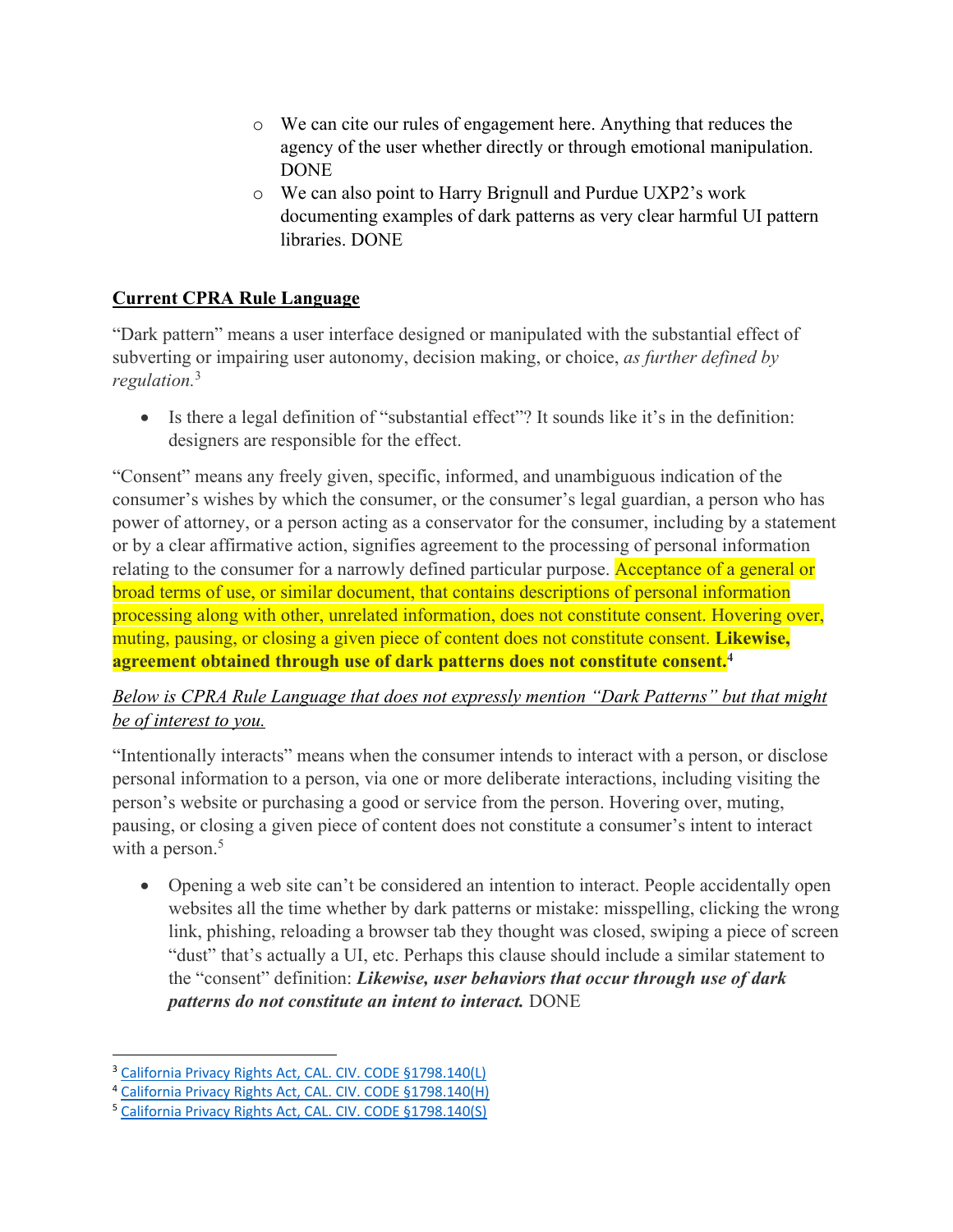- A Dark Pattern is a UI pattern. This sounds more like an algorithmic pattern. Something beneath the UI that interprets an interaction to indicate consent. So if the UI interaction (hover, click, tap, focus, scroll) triggers the algorithm it would count. Of course intention is difficult to define. I might scroll past an image and then scroll back up to re-read the paragraph before it. Will the algorithm accept that behavior as intentional just because the advertising image is visible for a minimum amount of time to trigger it? DONE
	- o Also the language is a little weird. The examples sound like indications they don't intend to interact, not that they do. Or are they just stating the obvious?

A business's methods for submitting request to opt-out *shall be easy* for consumers to execute and *shall require minimal steps* to allow the consumer to opt-out. A business shall not use a method that is designed with the purpose or has the substantial effect of subverting or impairing a consumer's choice to opt-out. Illustrative examples follow:<sup>6</sup>

(2) A business shall not use confusing language, such as double-negatives (e.g., "Don't Not Sell My Personal Information"), when providing consumers the choice to opt-out.

(3) Except as permitted by these regulations, a business shall not require consumers to click through or listen to reasons why they should not submit a request to opt-out before confirming their request.

(5) Upon clicking the "Do Not Sell My Personal Information" link, the business shall not require the consumer to search or scroll through the text of a privacy policy or similar document or webpage to locate the mechanism for submitting a request to opt-out.

• **§ 999.315. Requests to Opt-Out. (h) 1-5.** At first these remedies all sound very reasonable, except that requiring people to Opt Out is **not reasonable** in the first place. We recommend that a respectful default state is one in which no data is collected unless and until specifically allowed by the user. In (2) the consumer choice should be whether to "Opt In" not to opt out. The "Opt In" state should not be the default. Part (3) would be unnecessary if "Opt Out" were the default. Part (5) "Do Not Sell My Personal Information" should also the default for all California residents. Further, California residents should not need to self-identify. If this means that the company should make "Opt Out" a default for everyone, then so be it.

The privacy policy shall be designed and presented in a way that is *easy to read* and *understandable* to consumers. The policy shall: (a) Use plain, straightforward language and avoid technical or legal jargon.7

• This is reasonable. I'd go further to describe tests for readability and understandability, as defined by W3C WCAG 2.1 which has additional guidance for addressing people with cognitive disabilities. (Does CCPA mention W3C WCAG 2.1? I think it does, but I don't recall if it is specific to that version.)

<sup>6</sup> California Consumer Privacy Act, CAL. CODE REGS. tit. 11, §999.315(h)

<sup>7</sup> California Consumer Privacy Act, CAL. CODE REGS. tit. 11, §999.308(2)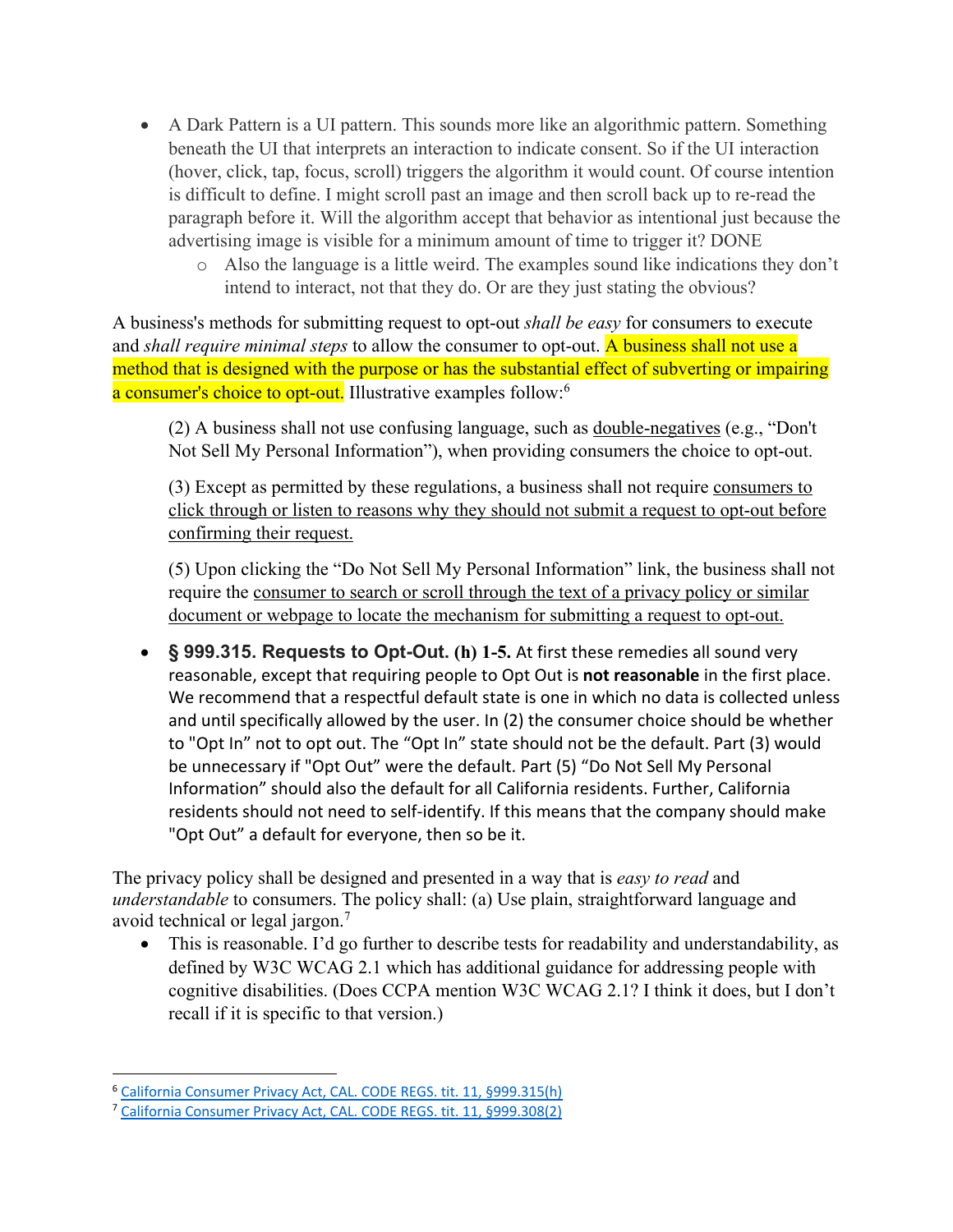• Is there a legal construct for "avoid"? What does "avoid technical or legal jargon" actually mean in a legal context?

### **Additional Notes/Resources**

- In October 2021, the FTC released an enforcement policy statement that they would Ramp up Enforcement against Illegal Dark Patterns that Trick or Trap Consumers into Subscriptions.<sup>8</sup>
	- o "sign-ups must be clear, consensual, and easy to cancel"
	- o Bye, bye, "Roach Motel." That's just one of many dark patterns.
- Here are the slides for Jennifer King's presentation on Dark Patterns to the California Privacy Protection Agency in March 2022. If your interested in watching or listening to that presentation (click here).
	- o King mentions that enforcement should be focused on the outcomes of the design and not the intent of the UX designer. Do you agree?
		- It's in the definition of "dark patterns" that the company at least is responsible for any UI design that has a "substantial effect" on the user's autonomy.
		- In "Ruined By Design," Mike Monteiro states that designers are responsible for the outcome of their designs. https://www.ruinedby.design/ (Mule Books, 2019)
			- "The combustion engine which is destroying our planet's atmosphere and rapidly making it inhospitable is working exactly as we designed it. Guns, which lead to so much death, work exactly as they're designed to work.... Twitter's toxicity and lack of civil discourse is working exactly as it's designed to work."
			- "The world is working exactly as designed. And it's not working very well. Which means we need to do a better job of designing it. Design is a craft with an amazing amount of power. The power to choose. The power to influence. As designers, we need to see ourselves as gatekeepers of what we are bringing into the world, and what we choose not to bring into the world."

<sup>&</sup>lt;sup>8</sup> FTC to Ramp up Enforcement against Illegal Dark Patterns that Trick or Trap Consumers into Subscriptions, Federal Trade Commission, https://www.ftc.gov/news-events/news/press-releases/2021/10/ftc-rampenforcement-against-illegal-dark-patterns-trick-or-trap-consumers-subscriptions, Oct. 28, 2021.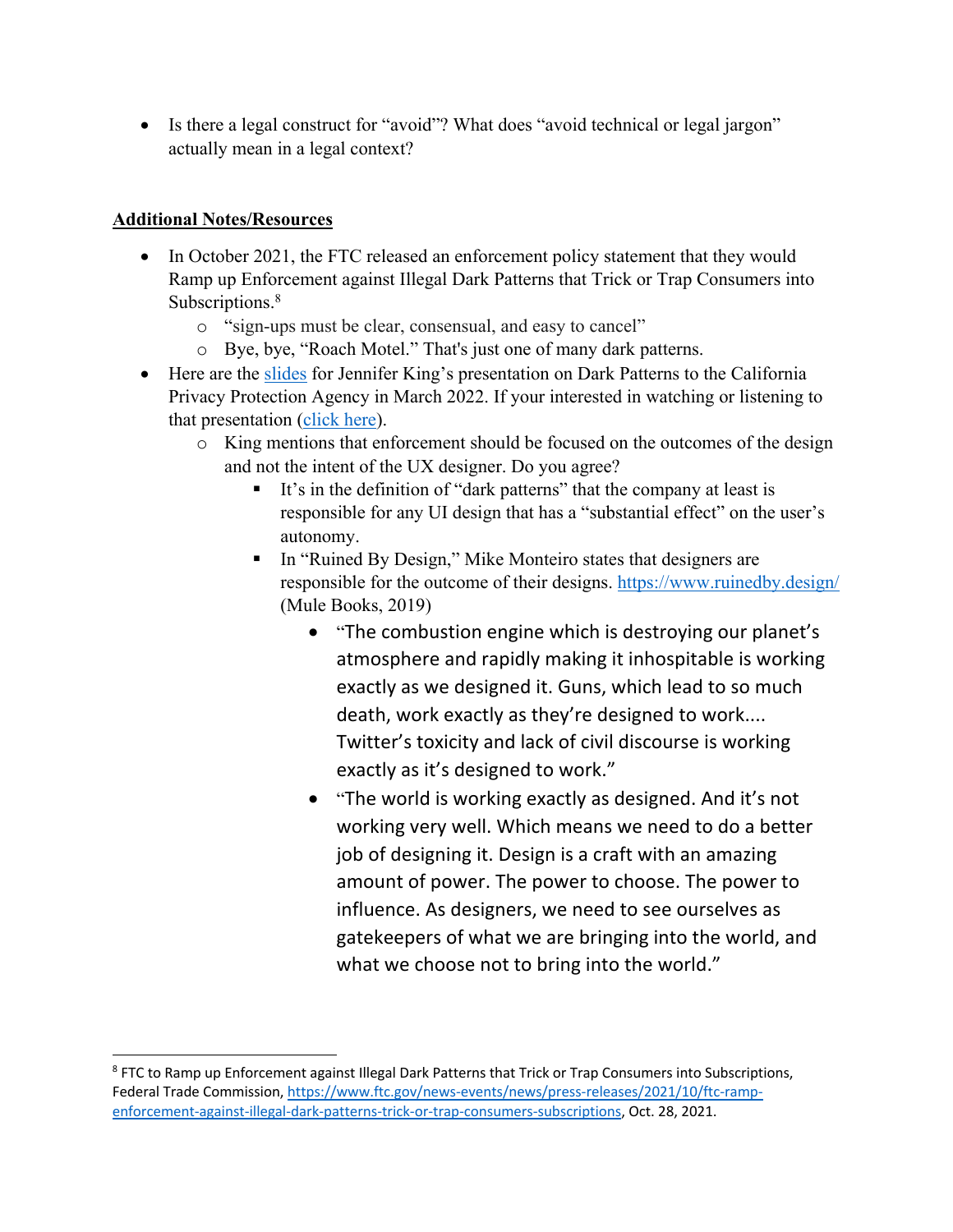# Me2BA Rules of Engagement (referenced above)

https://me2ba.org/flash-guide-3-the-me2b-rules-of-engagement-our-ethicalfoundation/

- **Freedom |** We agree not to coerce or manipulate each other.
	- o This covers many of the items in the Brignull and Purdue deceptive design taxonomies. If the sole purpose of the pattern is to delay or redirect the user from an intended action, then it violates CPRA.
- **Respect of Boundaries |** We agree to respect each other's personal boundaries. o
- **Respectful Defaults |** In the absence of stated preferences, we default to the most conservative behavior.
	- o In this case, Opt Out should be a default, not a choice that requires an action by the consumer. Requiring Opt Out action is a harmful pattern and violates CPRA.
- **Fairness & Non-exploitation |** We agree to treat each other fairly and not exploit things that are shared.
	- o If there is a legitimate purpose for the use of someone's data, then all uses should conform to that purpose, even those uses by a third-party data collector or controller. If a pattern attempts to exploit, share or use the information in a way that is not covered by the legitimate purpose, and if a third-party data collector or controller uses it in a way that is not covered by legitimate, then the pattern violates CPRA.
- **Good Communication |** We agree to be forthright, honest and clear in our communication.
	- $\circ$  The language used in any interaction should be clear, succinct and easy to understand by humans and assistive devices. If it is not, then the pattern violates CPRA.
- **Promise-Keeping | We keep our promises.** 
	- o If a UI pattern coerces someone into behaviors including data sharing or accepting conditions that the technology claimed it wouldn't require, then the pattern violates CPRA.
- **Non-Harming |** We agree not to willfully harm one another.
	- $\circ$  The UX Outcome is important in determining whether there is harm. While we state that technologies should not willfully harm its users, there is a kind of willful neglect in adopting UI patterns just because they are easy, or because they embedded in the system we use to design a product.
- **Respectful Dispute Resolution |** We agree to respectful, collaborative and fair dispute resolution methods.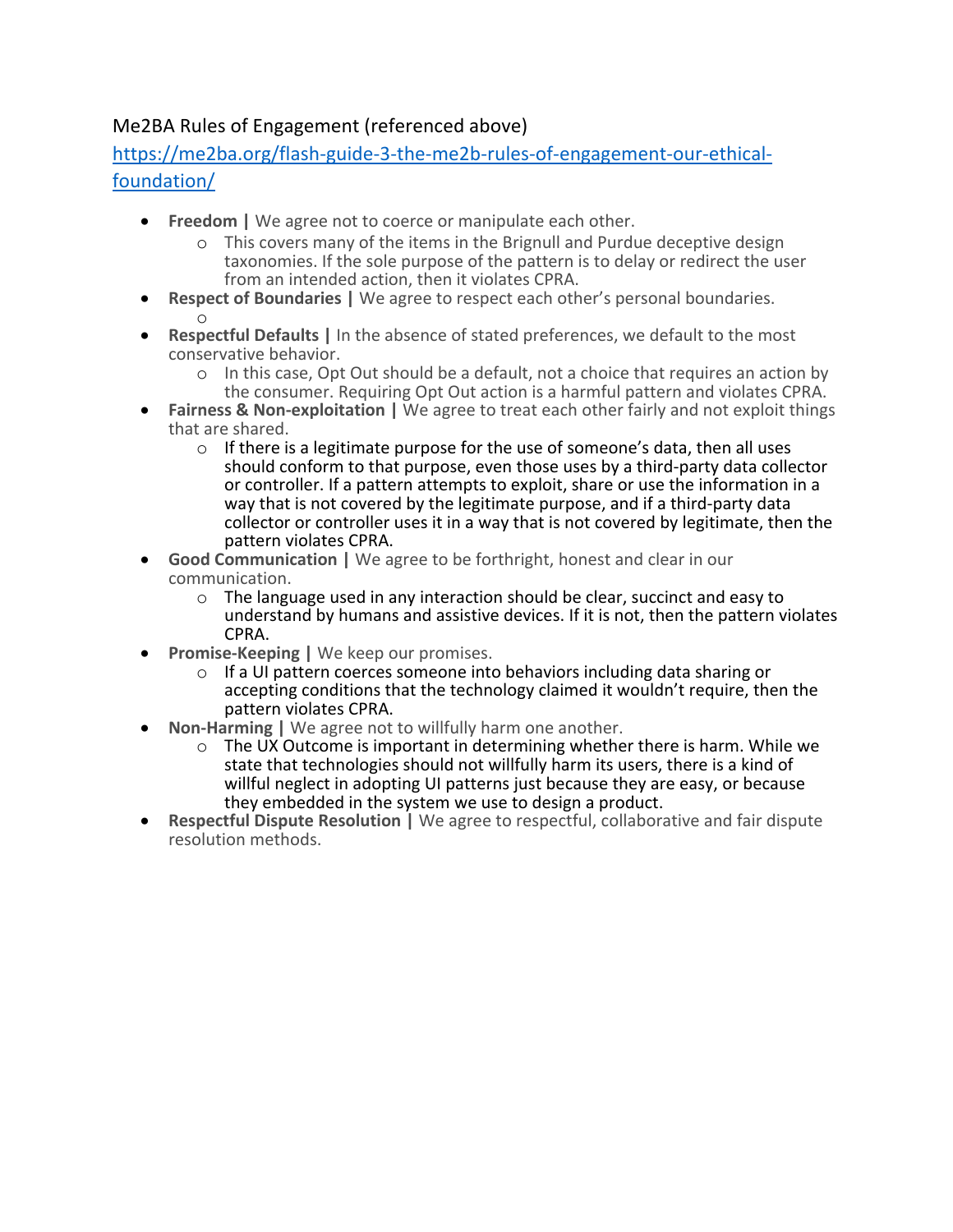# CPPA Comments on Audits

Thank you! I'm Lisa LeVasseur, and the founder and executive director of the Me2B Alliance, and I want to take this moment to mention that we've changed our name to Internet Safety Labs. We are a non-profit product safety testing organization for connected technology. We have just released our first open safety specification spec for mobile apps and websites, which was several years in the making. In addition, we have been conducting substantial research and audits particularly in the K12 edtech mobile apps space for the past couple years.

Through the guidance and support of seasoned data supply experts like Zach Edwards, we've honed our product auditing skills and methodologies over the past few years. In particular, our audits look at safety from two key lenses: (1) data flow in and out of the app or website, and (2) harmful patterns (mainly of manipulation) in the user experience. It is based on this experience that we offer the following recommendations for guidance in establishing CPPA Audit practices and policies. We provided more in-depth feedback in our written feedback from last year.

Our comments today focus on three key areas: (1) Scope of Annual Audits (2) Scale considerations, and (3) Ethical Considerations.

1. Scope of discretionary annual audits described in Section 15 A: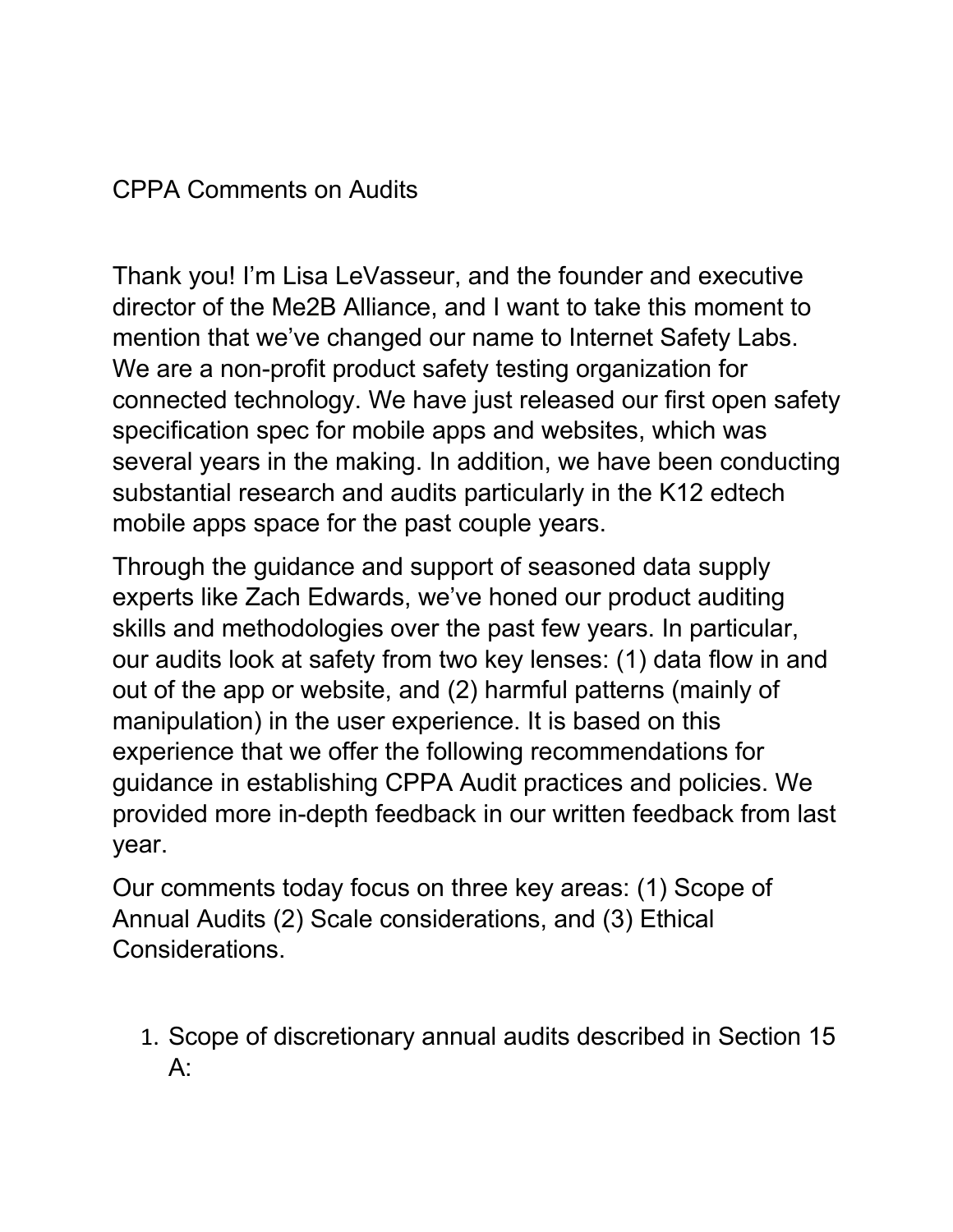- a. We note that this is currently described as a "cybersecurity audit". This language is inadequate, as "cybersecurity" doesn't address the full scope of what needs to be audited. We recommend that the annual audit include auditing of privacy- and safety-protecting practices and behaviors. I.e. beyond what is currently understood as "cybersecurity". Note that this covers org and technology behavior.
	- i. Further, the scope of testing should have as it's core an independent audit of the *behavior* of the technology.
- b. This annual auditing should measure the actual behavior of the technology as its primary focus—not just what the org says it's doing.
- c. We recommend independent auditing of three key behaviors of the technology:
	- i. Data Supply behavior
	- ii. Harmful Patterns behavior in the UX
	- iii. Automated Decision-making behavior
- 2. Scale Considerations:
	- a. Auditing is too large a job for a single entity. It will need a network of authorized independent, auditing entities.
		- i. As noted in our written comments, we suggest focusing on one industry at a time, developing domain expertise on a particular industry, as tech behaviors need to be understood in the context of industry norms.
	- b. Frequency of audits: behavior of technology can be changed with every software update. An annual-only audit of tech behavior will be inadequate.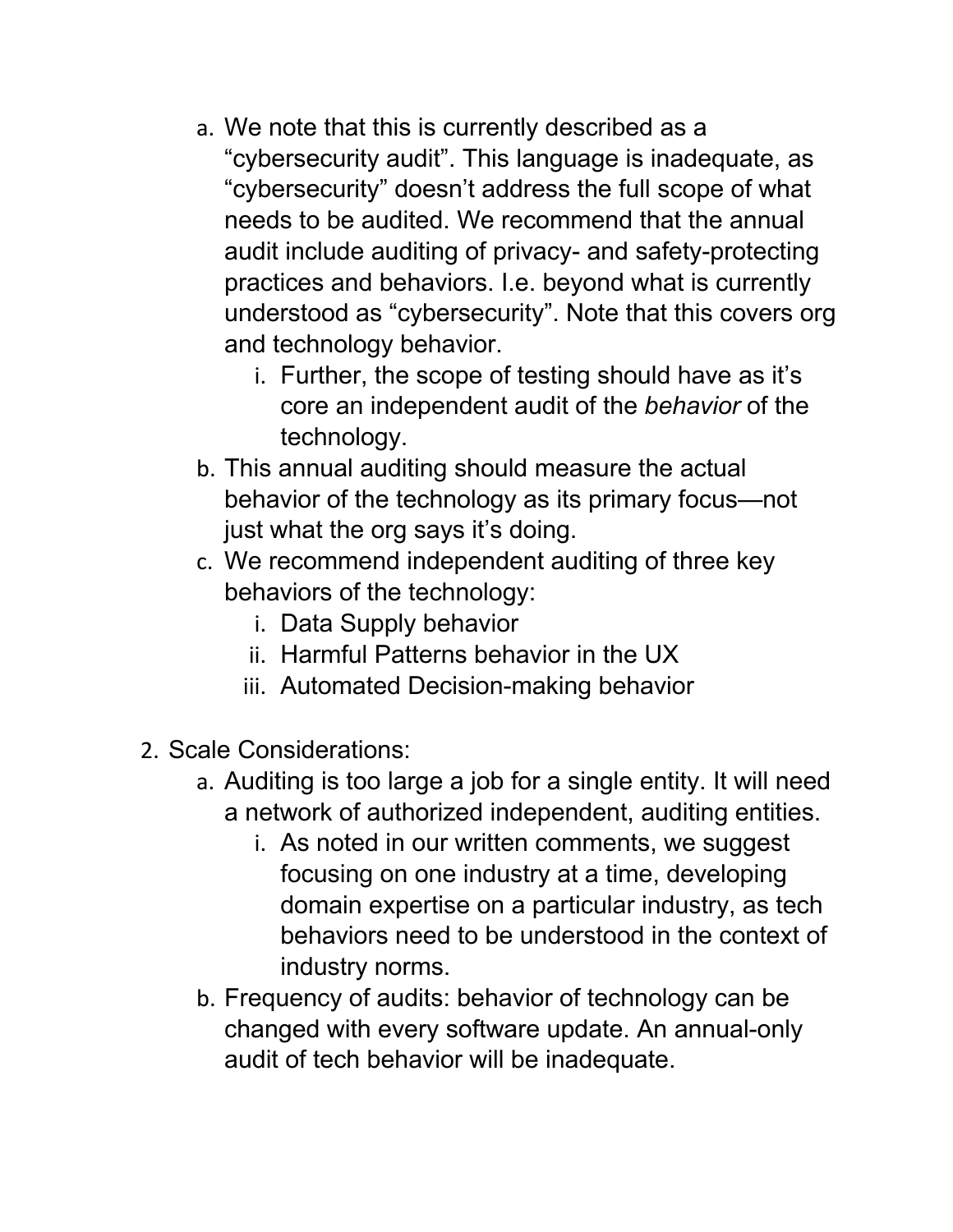- c. Explore & invest in the development of automated tools for detecting data flow in apps and websites. Auditing of technology is a significant, labor-intensive activity.
- d. Develop a mandatory software bill of materials ("ingredients label") for mobile apps and websites to facilitate auditing.
- 3. Ethical Considerations:
	- a. Preserving anonymity:
		- i. Annual discretionary Audits: from our experience, we are able to audit technology behaviors (esp data supply behavior and harmful pattern behavior) via black-box testing—meaning, we don't need access to any internal, private information.
		- ii. We believe privacy considerations apply more to Ad Hoc violation claims, and we provided guidance in our written response in December.
	- b. We STRONGLY recommend that authorized auditing entities be completely divorced from industry—no financial support, and no affiliation with any industry interest organizations. Care must be taken in ethically aligning incentives and business models to ensure the safety and privacy of people first and foremost. Historically, industry organizations have not reliably audited for privacy and safety of their products.
		- i. Authorized auditing entities must be independent organizations.
		- ii. We're advocating for inclusivity, transparency, and accountability:
			- 1. Transparency in qualifying criteria, selection, and ongoing performance of authorized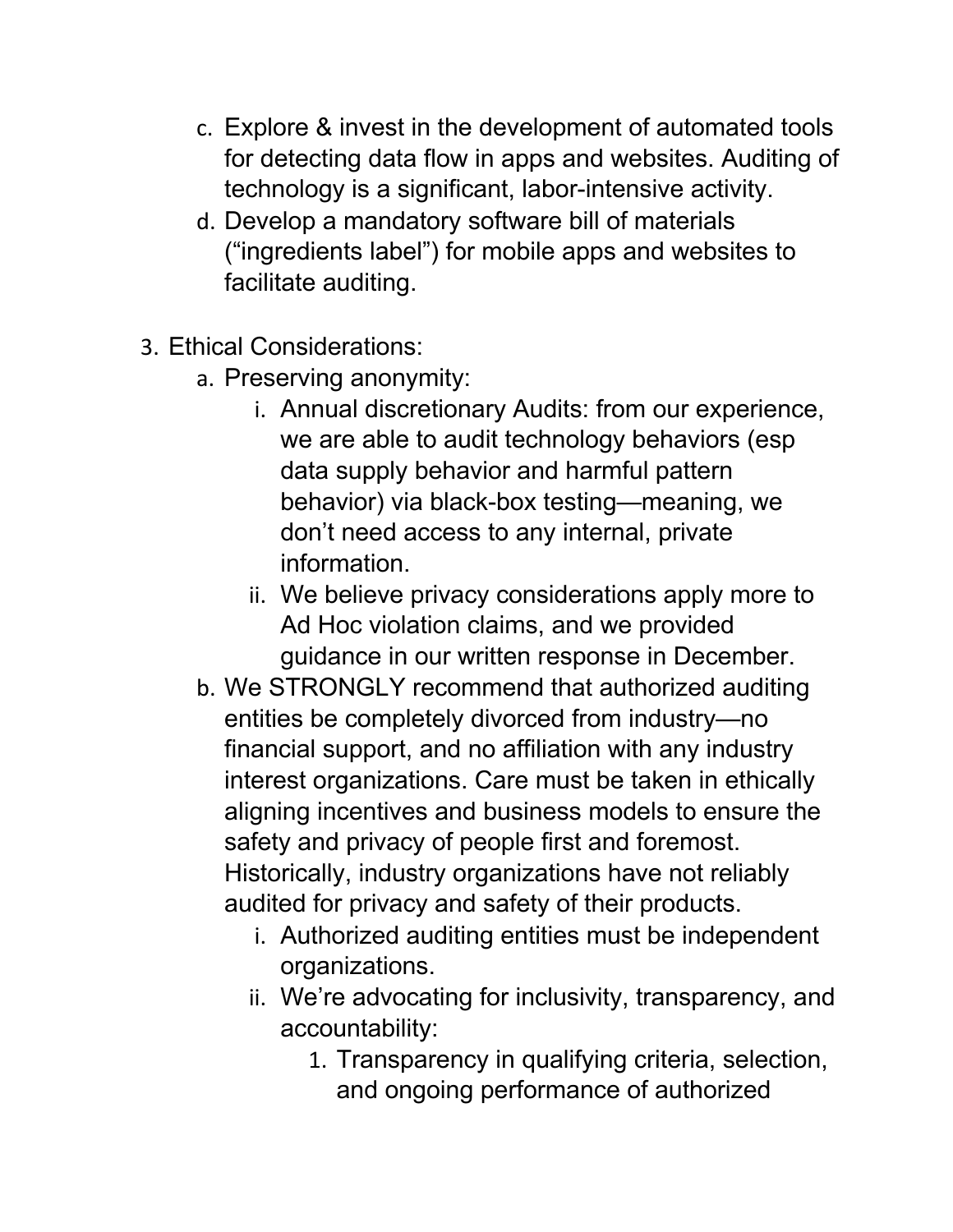auditors. i.e. publication of all of these things on an ongoing basis.

a. Note that this entails annual auditor assessments/evaluations.

We hope that this input is helpful, in addition to our written comments, and look forward to hearing your thoughts and synthesis on all the comments. Thank you for this opportunity.

# References from law:

(15) Issuing regulations requiring businesses whose processing of consumers' personal information presents significant risk to consumers' privacy or security, to:

(A) Perform a cybersecurity audit on an annual basis, including defining the scope of the audit and establishing a process to ensure that audits are thorough and independent. The factors to be considered in determining when processing may result in significant risk to the security of personal information shall include the size and complexity of the business and the nature and scope of processing activities.

(B) Submit to the California Privacy Protection Agency on a regular basis a risk assessment with respect to their processing of personal information, including whether the processing involves sensitive personal information, and identifying and weighing the benefits resulting from the processing to the business, the consumer, other stakeholders, and the public, against the potential risks to the rights of the consumer associated with that